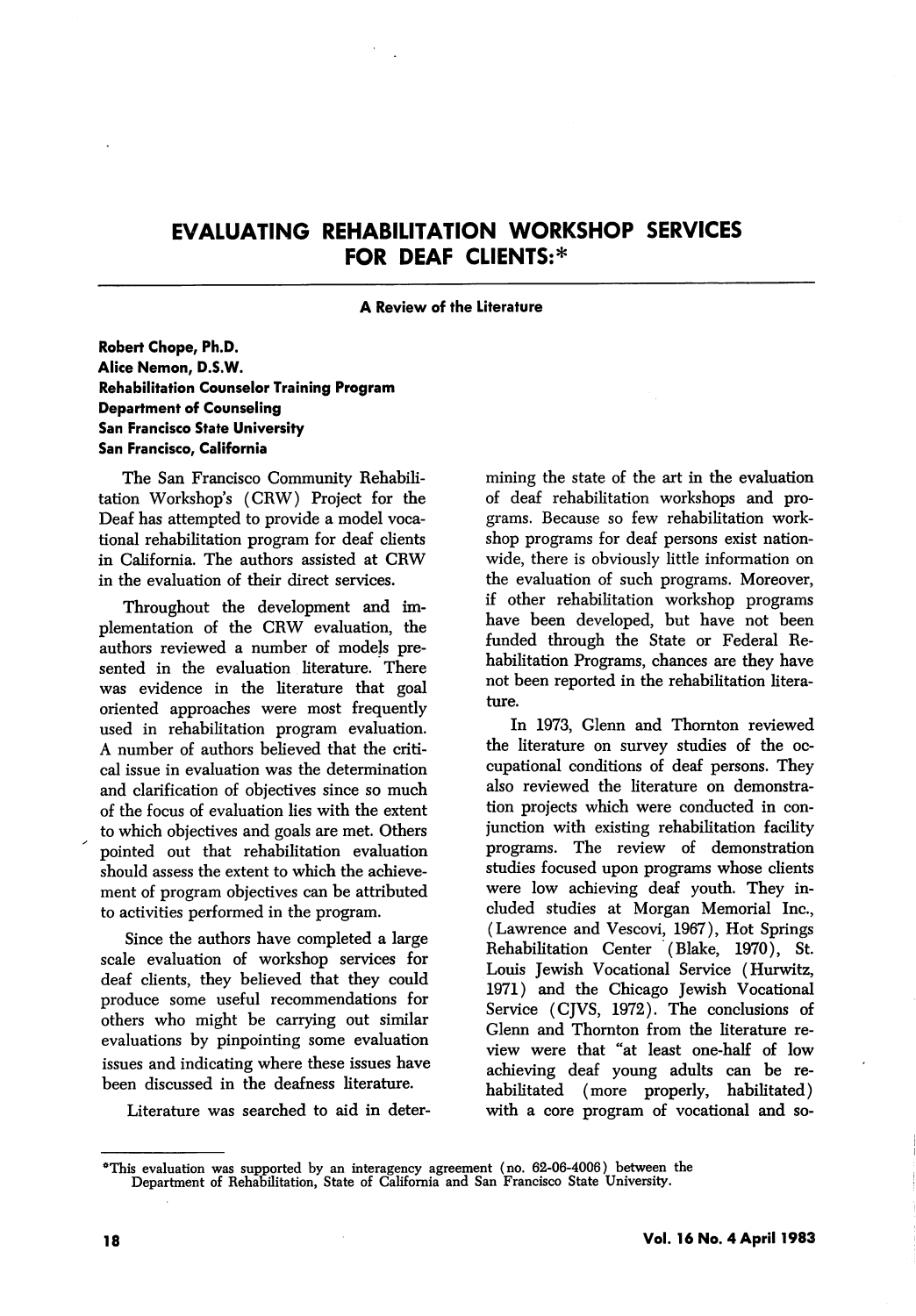cial services. But, a substantial number of deaf clients required more intensive services than are currently being provided. Poor com munication skills constituted the single most critical barrier to effective rehabilitation services and subsequent vocational and com munity adjustment" (N.P.G.).

There was apparently no attempt in this review or in the projects reviewed to address issues of program evaluation.

Glenn and Thornton (1973) interjected program evaluation in their own Hot Springs Rehabilitation Center Project. They indicated that one of the purposes of the project was to evaluate the effectiveness of a comprehen sive rehabilitation facility in rehabilitating severely handicapped deaf adults. This eval uation was carried out through client out come studies consisting of contacting the clients' DVR counselors and requesting basic information relating to the employment status of the clients. The results of three follow-up surveys taken during the third, fourth, and fifth years of the project showed that among all clients (including dropouts), one-half were in competitive employment working in mostly semi-skilled or unskilled areas. Upon looking only at graduates of the pro gram, it became clear that program compleition improves the clients' probability of placement in competitive employment; twothirds of the program graduates were com petitively employed.

Glenn and Thornton (1973) reported that 55% of the deaf clientele served at the Hot Springs Project completed their programs and 50% of the non deaf disabled clients com pleted their programs. Their final report suggested the following:

The major problem of programs of this nature for the deaf is communication skills and a remedial program to upgrade his/her deficiencies are important vital components of the multiply handicapped deaf individual's rehabilitation program.

The critical components of a success ful rehabilitation for multiply handicap ped deaf clients include: an appropriate and flexible vocational evaluation; a broad in-depth program of personal, so cial, and work adjustment services; edu cational and special tutoring in communi cation skills building; recreation services; individual and group counseling; a structured independent living program; job skills training; and services directed to ward job readiness and preparation for placement.

Since multiply handicapped deaf clients have been denied the opportuni ties or failed to develop academically, socially, and vocationally, provisions must be made by facilities to implement a broad range of adjustment services if rehabilitation continues to serve the deaf client. This project clearly showed that the multiply handicapped deaf client can be prepared through class room instructions at a "Practicum'' to live independently in the community. Since this important service component its implementation opens new horizons is often neglected, it is emphasized that for the deaf (N.P.G.).

Although the Glenn and Thornton work was rich with ideas, recommendations, and suggestions, it did not provide a comprehen sive system of evaluating service provisions for deaf clients. Only the follow-up studies they made resemble what is traditionally meant by program evaluation.

In the last few years, two major docu ments have been developed for the area of deafness programming. The first is Deaf Evaluation and Adjustment Feasibility (Watson, 1976) which sets forth guidelines for work evaluation and adjustment feasibi lity of deaf persons. This work was done in cooperation with the Region IV Task Force on Vocational Evaluation of Deaf Persons. The second is the Model State Plan for Voca tional Rehabilitation of Deaf Clients (Schein, 1977) which was developed in conjunction with the CSAVR Committee on Services for the Deaf. The Model State Plan presents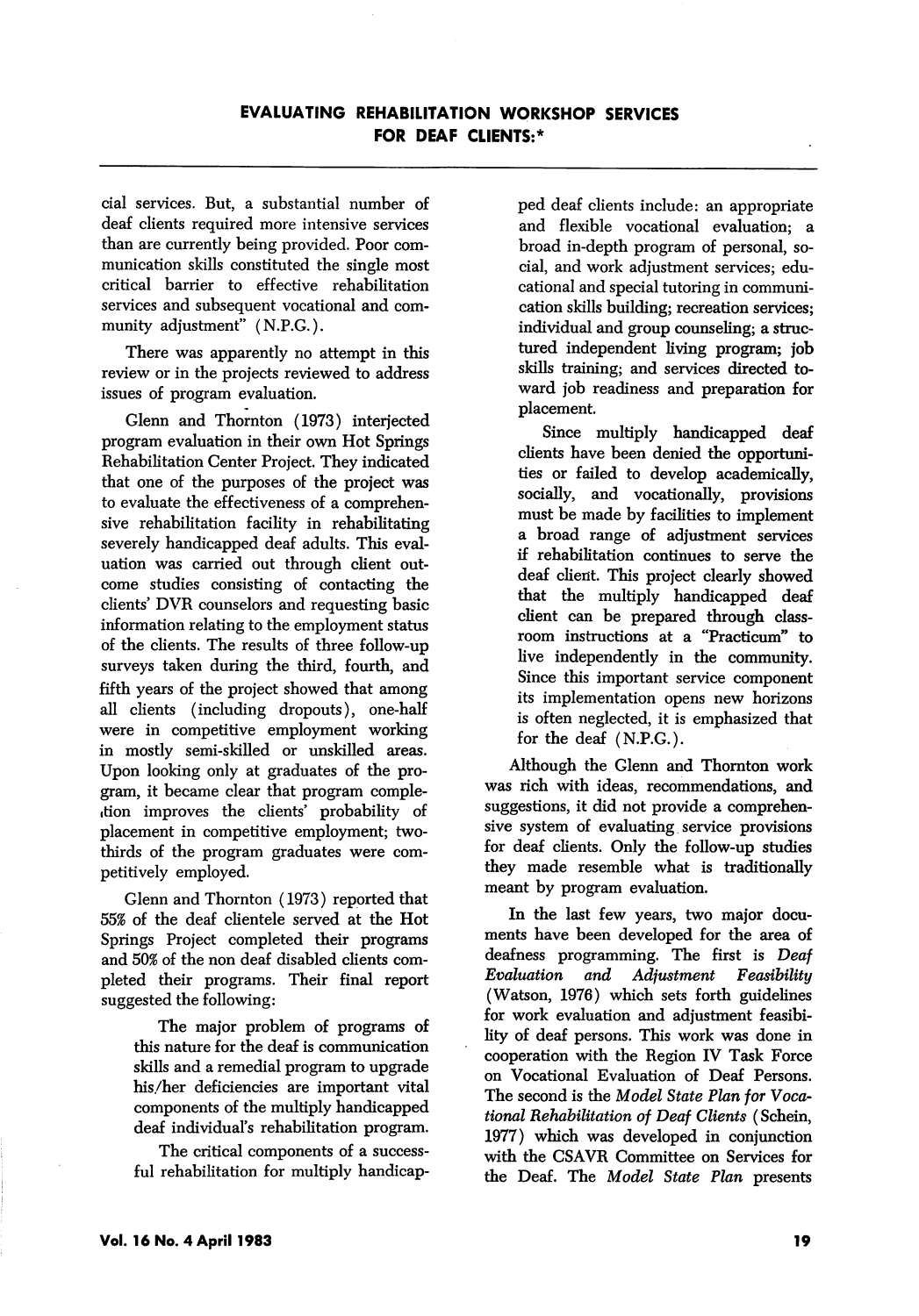guidelines for deafness rehabilitation pro gram evaluation as an integral part of pro gram development.

Nevertheless, and with due recognition of the problems inherent in collecting bio graphical data on deaf individuals, the Re gion IV Task Force did set forth recommen dations for the data base requirements in workshops with a deaf population. These guidehnes consist of seven broad information categories that are considered central to the initial assessment of deaf clients. These in clude: personal data, medical information, ophthalmological and optometric informa tion, audiological and otological information, educational information, communication skills, and narrative referral information.

Yet even with these recommendations, the Model State Plan warns that over-emphasis upon intake details may delay and frustrate the deaf client. The Task Force suggests a general rule of thumb, namely, that each multihadicapped deaf client must be evalu ated as a whole person and to the fullest extent possible.

The situation whereby few program eval uation studies have been developed in the deafness field has left deafness researchers in a technical quandary. Evaluation studies have been so scant in the field that institu tional policies, organization and manpower development, research designs, data collec tion strategies, and service delivery itself have been developed or taken place with little guidance from evaluation research. A recent evaluation report by Clarkson and Ostrander (1977) of a program of basic job skills and basic education for the adult deaf and severely hard of hearing used only sim ple descriptive information in evaluating their program. When evaluation strategies have been employed they have been taken from areas of vocational rehabilitation that are outside of deafness programming.

Presumably a number of explanations can be offered as to why there has been so little sophisticated evaluation of programs for deaf clients. Wincenciak (1976) provides a most articulate explanation. She points out that deaf rehabilitation programs are a very new, experimental phenomenon and for those in charge of creating workshops from scratch, the idea of program evaluation may appear to be extremely difficult and vague. She says:

To (the vocational rehabilitation coun selor or facility person specializing in obtaining and providing services to deaf and hearing impaired individuals) ac countability and occasionally goal-setting may be little more than terms that one hears at general rehabilitation confer ences or administrative meetings or something required by the model state plan for rehabilitation of the deaf. It is only natural that these concepts may seem far removed to the specialist work ing with deaf persons . The specialist in deafness may have never really given thought to developing and implementing a' system of goal setting or program evaluation for his clients (pp. 25-26).

From this statement, Wincenciak goes on to describe one of the most well-developed models of program evaluation of services to the deaf in rehabilitation literature. Her article describes a goal oriented rehabihtation center, the Comprehensive Services for the Adult Deaf (CSAD) Program serving the greater Cleveland area. Approximately 125 clients are served there per year; most of the clients are profoundly deaf adults between the ages of 20 and 35 with limited education and poor communication skills. With technical assistance provided by con sultants, a model for program evaluation at CSAD was developed and implemented. The system existed on two separate levels. The first level was concerned with the evaluation of an individual client's progress in the pro gram. The second level focused upon the evaluation of the effectiveness and efficiency of the total program. Goal setting and "Program Evaluation Review Technique" (PERT) charting were utilized to monitor specific client change and development. Goal setting and the specification of indica-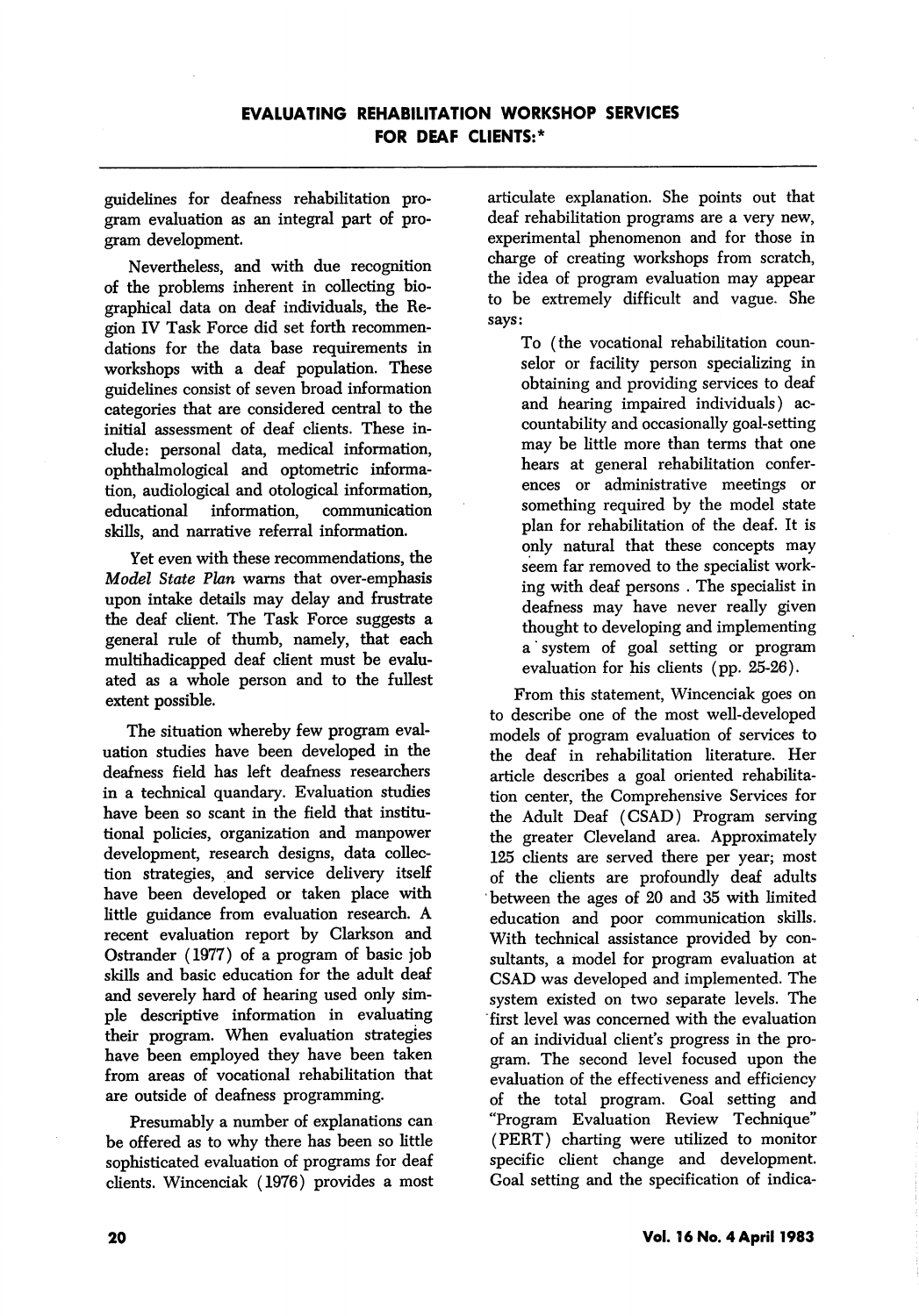## EVALUATING REHABILITATION WORKSHOP SERVICES FOR DEAF CLIENTS:\*

tors for completion of each of the goals were used to create the program evaluation system. In addition, this program evaluation system had a means of obtaining and report ing the information necessary to make judge ments about progress made toward the stated objectives. Moreover, the entire goal setting model was also applied to the process of staff performance appraisal.

The CSAD program is an efficient system of program evaluation which makes case flow analysis simple. CSAD devised a way to con trol the flow of information; "a system of making daily, weekly, and monthly reports of the number of clients served and the serv ices provided . . . (and a) daily log was created to assess time spent by staff in vari ous . . . activities'' (Wincenciak, 1976, p. 29). The benefits of such careful record-keeping are obvious to any service provider. To quote Wincenciak (1976):

At any given time, the supervisor has at his disposal the client records (complete with goals, expected and actual outoutcomes ), the individual staff member's objectives, the overall program objec tives, financial records, daily staff logs, program statistics — all of which become tools for him to utilize in making both daily and long-term plans and decisions (pp. 30-31).

The eventual goal of this sort of model is the establishment of a comprehensive sys tem for obtaining, recording, storing, retriev ing, and, above all, utilizing information about the client. The payoff is in increased predictability of client rehabilitation out comes.

Another method of program evaluation that has been utilized in rehabilitation has been the calculation of benefit/cost ratios. Basically this ratio represents the amount of return per unit of investment. For example, a benefit cost ratio of 15/1 means that for every dollar invested there is a \$15 return.

In the field of rehabilitation, like every where else, financial accountability is a con cern. However socially desirable a program may seem, it eventually should earn the economy more than it uses up. The way the benefit/cost ratio is usually determined in a rehabilitation program is:

| benefit | client's increased earnings |
|---------|-----------------------------|
| costs   | program costs               |

The Rehabilitation Act of 1973 mandated a study of the needs of severely disabled peo ple. A comprehensive needs study was pub lished in 1975 (Urban Institute). One aspect of severe disability considered for this Study was benefit/cost analysis. The study's find ings have direct implications for deafness rehabilitation services:

1. In Fiscal Year 1972 the average bene fit/cost ratio for the total rehabilitation population was 20.37/1.

2. The average benefit/cost ratio for severely disabled was 11.12/1.

3. The average benefit/cost radio for deaf persons with no speech was 13.61/1.

4. The average benefit / cost ratio for deaf persons with speech was 8.07/1 (N.P.G.).

The figures above show that:

1. On the average, the benefit/cost ratio for the total rehabilitation population was about twice that of the severely disabled population.

2. Deaf persons with no speech had a higher rate of return than did severely dis abled in general . .. in fact, they had the highest benefit/cost ratio of all the severely disabled.

3. Deaf persons with no speech had a much higher benefit/cost ratio than those with speech.

4. Persons aged 20-24 years old had the highest return of any age group.

According to the study, prevocationally deaf clients came out ahead because they were younger, "with higher earnings at closure, more change in the number with earnings, more with earnings at closure, and lower average service costs than clients with other severe disabilities" (Urban Institute, 1975, N.P.G.).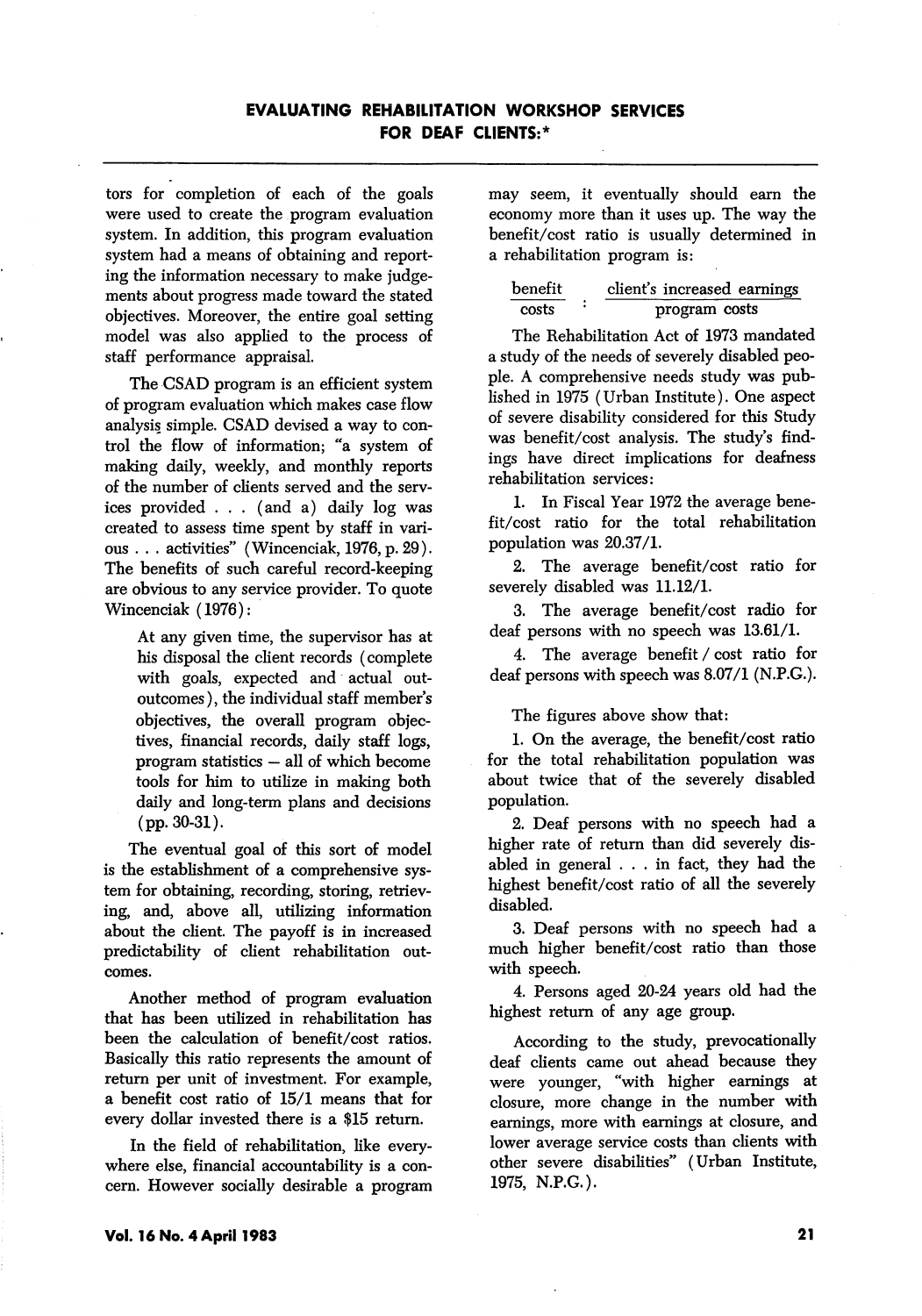Benefit/cost figures may be another ap propriate way to comparatively evaluate deaf programs. The problem with these fig ures is that they are difficult to translate into program change strategies. In addition, there are now so many formulas available to calculate the benefit/cost ratios that com paring workshop figures with national fig ures may be misleading. They are probably best used to assist a program in examining itself over a period of months or years.

Our literature review has pointed out the many difficulties in addressing evalua tion of rehabilitation programs in general, as well as those that specifically serve deaf clients. The majority of follow-up studies in vocational rehabilitation have operationalized rehabilitation impact and benefit sustention by using two variables, the percentage of rehabilitants still working at follow-up and the change in rehabilitants' means earnings between closure and follow-up. This has occurred for several reasons. First, the cur rent reporting system of the state-federal VR program often collects scant data beyond single indices of work status and economic gains. Second, the many attempts to validly measure outcomes other than employment status have failed. Yet, few would argue that the value of a rehabilitation workshop is solely vocational. Obviously, progress in other areas may be as or more beneficial. However, no one has been able to reliably and objectively measure these "extra-voca tional" benefits.

The unreliability of extra vocational measures when applied to hearing clients may, in fact, become more pronounced when applied to deaf clients. Hence, the general impression is that some sort of goal oriented approach will yield the most reliable measure of client outcomes. In addition, Bolton (1972) has shown that improved vocational func tioning may be independent of psychological adjustment. Therefore, we cannot assume that improved psychological functioning is prerequisite to or necessarily a concommitant of vocational success.

#### Conclusions and Recommendations:

In conclusion, the investigators have be come aware of many of the difficulties in measuring the effectiveness and efficiency of services provided to the deaf. On the basis of their literature review, the follow ing issues have been identified.

1. Goal oriented approaches should be used both for program evaluation and client evaluation. Program and client objectives should be clarified so that an evaluation can examine the extent to which achievement of the objectives can be attributed to activities performed in the program.

The authors developed an evaluation pro gram with the mission, goals, and objectives of CRW firmly in mind and in so doing worked in a coordinated and consultative manner with the management and staff of CRW. The CRW personnel were brought into the evaluation process from the initial preparation of this project's proposal partly because of the philosophy of the investiga tors, but also because there is some evidence that involving service delivery personnel in the evaluation process leads to improved quality and efficiency of services.

2. Vescovi (1974) pointed out that effec tive service delivery to deaf persons calls for a deliberate attempt to monitor and guide and to set standards and criteria of performance for those who are given or assume the responsibility for serving deaf people. Accordingly, SFSU believed that taking ambiguity and uncertainty out of the evaluation process through the involvement of the CRW personnel would allow them to understand how goals are developed and how progress is measured and would ulti mately lead to their own performance im provement as they saw the value of evaluat ing themselves.

The coordinator of the program should be assisted in using data to set performance standards. Use of a goal setting approach can help to evaluate staff performance by observing how well goals are being met by